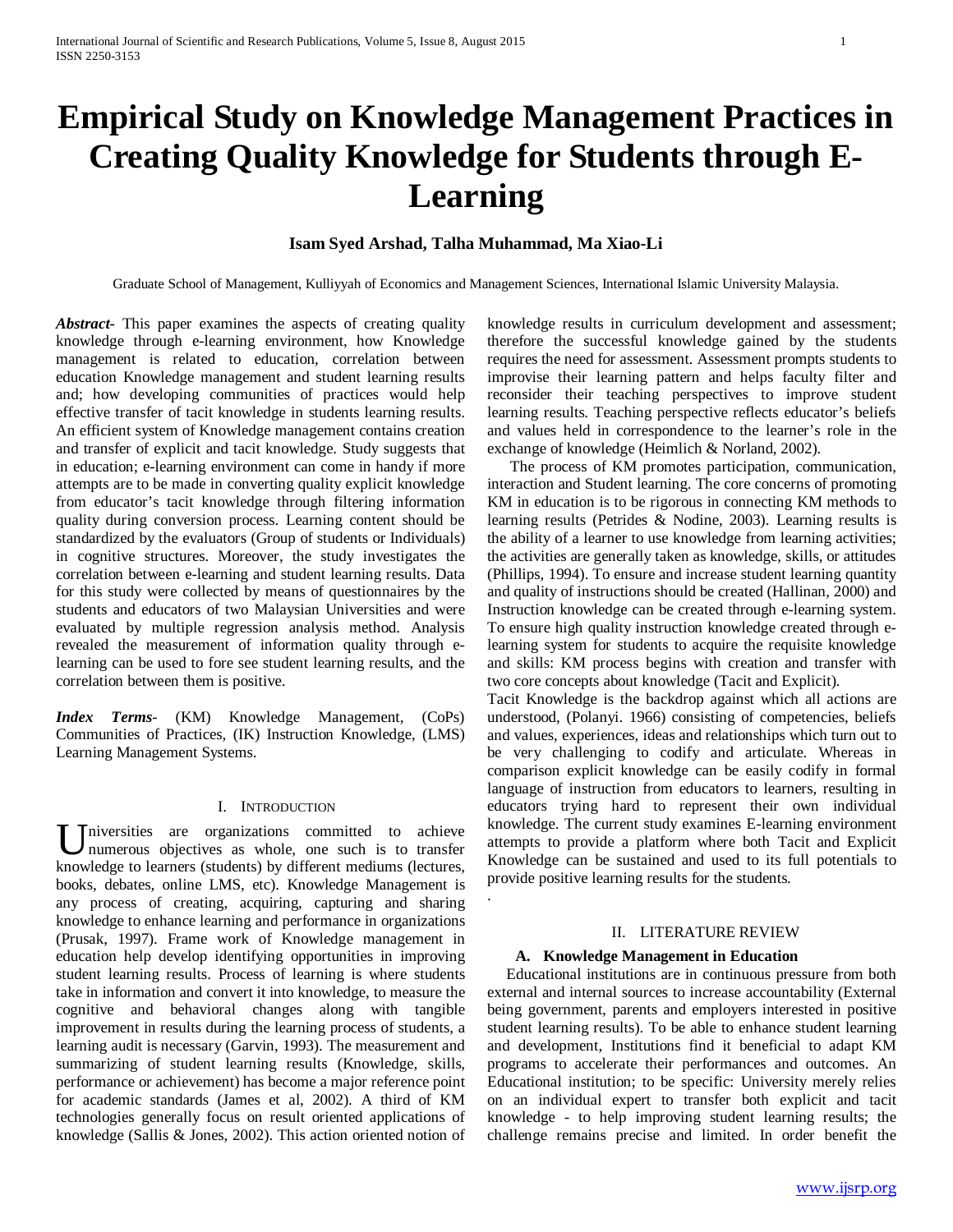organization as a whole, transformation of explicit and tacit knowledge residing in the same educator to other educator's: knowledge management can lead to improvements in sharing knowledge. KM in education is an approach which enables individuals within the organization to help develop a set of skills and practices to systematically collect information and share (Petrides & Nodine, 2003).

 Theoretically KM can benefit Universities in five areas: curriculum development, administration, research, student and alumni services and classroom enhancement (DeDiana & Aroyo, 1998). KM practices by educators are useful in educational institutions such as enabling experts to create and share quality knowledge for students to enhance their learning. The process of learning involves student to take in information and translate it into knowledge. Defined as process of acquiring knowledge from experience, study, improvisation or instruction (Miller & Findlay, 1996). Learning activity on e-learning environment comprises of educators materials which is coded knowledge, disseminating this knowledge to the learner through e-learning is a complex task.

 To make work more effective and jobs rewarding, working staff of educators from various departments in the University come together to address common needs which concerns unified goal of sharing knowledge. They are called, "communities of practice" (CoPs) (Lave & Wenger, 1991) and have proved to be one of the most efficient means of containment of tacit knowledge within the organizations. CoPs are also identified as KM enablers due to their ability to innovate.

### **B. Knowledge Management in E-learning**

 The potential of KM practices through e-learning environment can be used to create quality knowledge for student learning by Universities. According to (Alavi & Tiwana, 2003) Four types of KM processes, are: knowledge application, knowledge storage, knowledge transfer, and knowledge creation. Universities encourage educators to create knowledge, Information Technology and e-learning can be used for knowledge creation process. According to (Welsh, 2003) e-learning is the use of computer network technology, mainly over the internet, to deliver information and instruction to individuals.

 E-learning is manual content for learning experiences enabled by electronic technology (National Governors Association, 2001). E-learning systems are virtual, enabling learner to interact with learning materials posted by the instructors. KM in elearning connects learner to other learners, educators and students with knowledge and information (Corrall, 1999).

 Design of e-learning material also plays a vital role in creating quality knowledge for learners, issue arises when these designs are poorly constructed by e-learning providers ( Ivergard & Hunt, 2005). Created knowledge on the e-learning platform should be alters, revised and improvised accordingly to the requirement of the learners: students should be able to easily use, access and utilize the system and the content information (Howell & James et al., 2003). According to (Svensson, 2004) it is not easy to design or recreated e-learning material, he emphasize more on other supports to intensify learning. Limited usability and disorganization of online course inhibits learners ability to attain knowledge (Smulders, 2003).

## **C. Creating Quality Knowledge through the Elearning environment**

 The entire purpose of KM in education is to enhance student learning (Petrides & Nodine, 2003). According to (Carroll, 1963) prime condition to insure student learning is the quality of material or instructions. By increasing the competency and confidence of educator we directly improve the quality and quantity of learning content which raises student learning results (Newmann, 1993). E-learning compromises of both printed and digitally encrypted material resulting in delicacy of importance with the quality of e-learning. Contents are usually produced by course developers, publishers or educators, thus requiring a production expert's team for fewer errors on digital media.

Serious consequences can be endured by publishing poor content into online learning environment for student and institution (Thiessen & Ambrock, 2004). Educators are required to ensure the course content delivered to the learners is of high quality, they need to recheck, correct and republish to enhance positive student learning results.

## **D. Knowledge conversion through CoPs to enhance Student learning**

 Knowledge transfer helps improve practices among CoPs and proven effective knowledge transfer can be measured among CoPs for efficiency (Wolford, 1999). CoPs theoretically are bonds of trusted knowledge sharing among group of people in or out of any organization around the world (Wenger, 2002). CoPs should work together time to time to find compatible solutions to common problems relating to the transfer of tacit knowledge by reflecting and evaluating them (Brown & Duguid, 1991). The main issues concerning transfer of tacit knowledge are:

- Tacit Knowledge Is the knowledge coming from years of experience and practices. Valued by all, is generally very hard to codify and contain; illustrated by the individual (educator) and partially absorbed by the learner (Student or other educators).
- Although extremely hard to transfer in whole, but part knowledge gained by the learner or junior educator gets hard to sustain and often gets mixed with new ideas and methods when practiced. In order to successfully contain more and more tacit knowledge it is advisable to build CoPs which would allow members to practice and exchange knowledge (Grayson & O'Dell 1998).

 The foreseen challenge for Universities is to architect a learning environment which can give learners a chance to browse, understand and capture knowledge (Duguid, 1993). Explicit knowledge on the other hand can be segmented and simplified for the learners by the members of CoPs. Universities should be encouraged to redesign its administrative structure in relevance to support CoPs. Limitation of authority and dense bureaucracy among CoPs should be delineated (Supovitz & Christman, 2003). In order to support , enhance and develop CoPs and positive student learning Universities should architect a simplified structure; support and strategies.

## III. DISCUSSION

 The regular demand and need for improvements in student learning results, Universities are investigating and learning new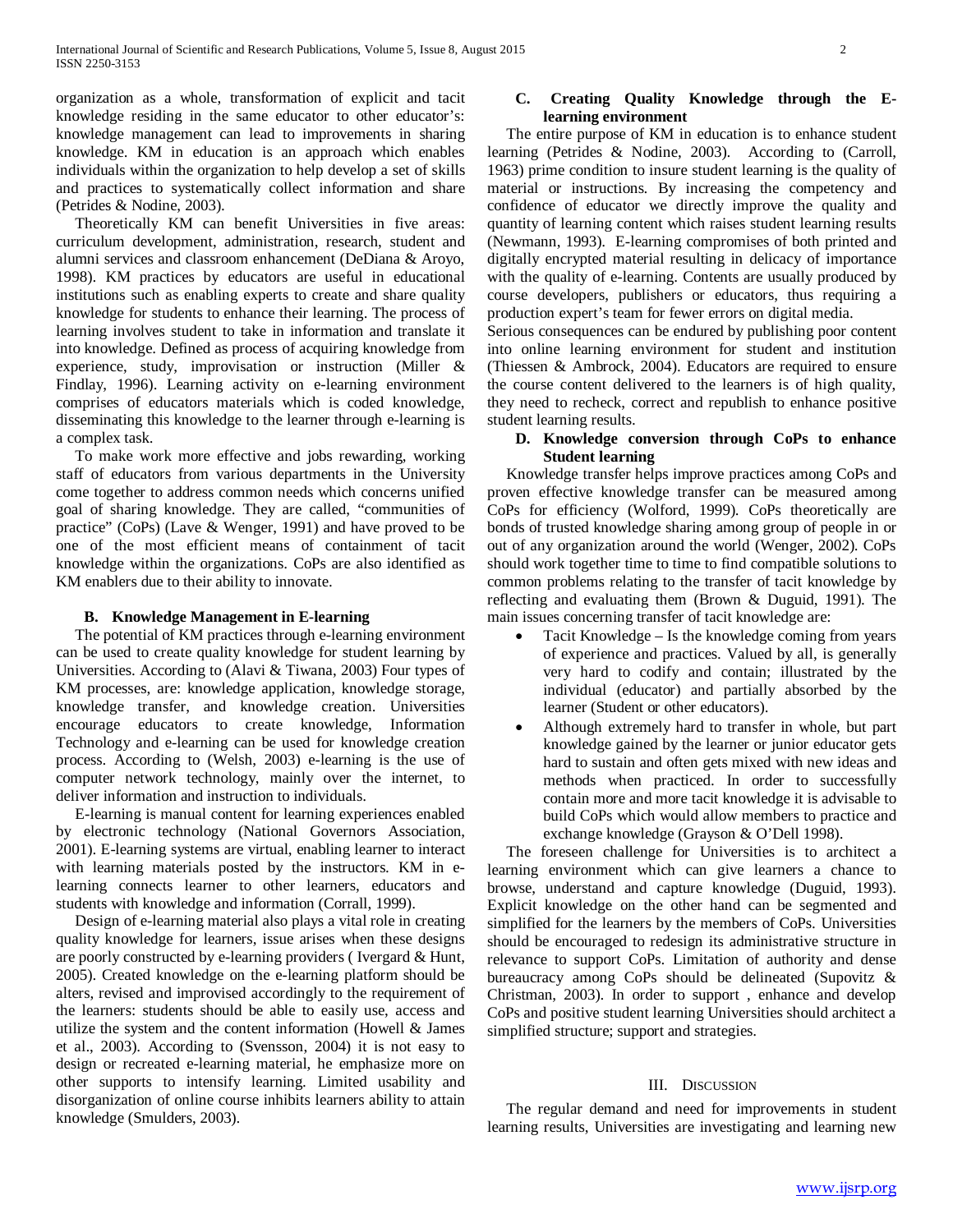ways to understand ways to be more effective in collecting, creating and sharing knowledge.

 A sample of 150 questionnaires was collected from two reputed Universities in Malaysia. The hypothesis testing for this study was conducted using stepwise regression for which data was collected randomly through survey questionnaire by both students and educators. This technique is appropriate and considered acceptable for exploratory research (Vannatta & Mertler, 2005) mainly due to lack of availability of theoretical foundation for aligning regression analysis differently. This study tries to highlight KM practices of e-learning outcomes to student learning and how CoPs help improve them. To further the indepth of the study different perspective of the aspects should be considered:

- 1.) Educators Implications at Malaysian Universities: This study compromises educators examining many aspects of the relationship between knowledge transfer through e-learning environment and student learning results.
- 2.) Student Perceptions at Malaysian Universities: The study demonstrates that student tend to learn and grasp more of tacit knowledge coming from the educator if the knowledge is more virtual on e-learning system.
- 3.) Education content material at Malaysian Universities: The study surveys the means of creating and measuring quality e-learning material is updated and improvised on regular basis, allowing students to browse and improve learning results
- 4.) CoPs at Malaysian Universities: They study suggest the need of development of CoPs to sustain tacit knowledge among educators and learners to improve learning.

 In contemporary times approaches to acquire knowledge consists of three major theories. They are the behaviorist theory, cognitive theory and social learning theory (Ormrod, 1999). This study however focuses on cognitive theory. These three theories should in fact be used as the foundation guide to architect classroom environments (Ormrod, 1999). Professionals in the line (Angelo, 1999; Palomba & Banta, 1999; Huba & Freed, 2000) recommends measures of multiple assessment to classify what students learning and point out mistakes and weaknesses. This assessment would help demonstrate accurate results and would also help illustrate precautionary measures to be taken in future development of e-learning**.**

#### IV. CONCLUSION

 To conclude, this study was conducted to examine educators at the University and their ability transfer knowledge to the students by the mediums of e-learning. This study, tries to highlight the Knowledge transfer process through simplified modern way of e-learning environment. It is unarguable that educators or instructors find it hard codifying tacit knowledge into quality explicit knowledge for students. Educator's role in University is not limited to classroom; in fact improving learning content and developing information material for the student through e-learning process can enhance student learning result. This study demonstrated relationship between CoPs and elearning on student learning results, which is mostly positive. The study through e-learning illustrates medium to convert tacit knowledge into explicit knowledge to some extent. To support and develop CoPs, Universities should be encouraged to provide them with support, strategies and proper structure with strong foundations (Supovitz & Christman, 2003).

#### **REFERENCES**

- [1] Angelo, T. A. (1999) 'Doing assessment as if learning matters most', AAHE Bulletin, 51(9),pp. 3-6.
- [2] Alavi, M. and Tiwana, A. (2003) 'Knowledge Management: The Information Technology Dimension', in Easterby-Smith, M. and Lyles, M. A. (eds.) The Blackwell handbook of organizational learning and knowledge management. Oxford: Blackwell Pub, pp. 105.
- [3] Banta, T. W. (1996) 'Has assessment made a difference?' in Banta, T.W., Lund, J. P., Black, K. E. and Oblander, F. W. (eds.) Assessment in practice: Putting principles to work on college campuses. San Francisco: Jossey-Bass.
- [4] Brown, J. S. and Duguid, P. (1991) 'Organisational learning and communities-of-practice: toward a unified view of working, learning and innovation', Organisation Science, 2(1), pp.40– 57.
- [5] Brown, J. S. and Duguid, P. (1993) 'Stolen Knowledge,' Educational Technology Journal, Special Issue on Situated Learning in Focus, 33(3), pp. 10-15.
- [6] Carroll, J. B. (1963) 'A model of school learning' , Teachers College Record, 64, pp. 723-733.
- [7] Corrall, S. (1999) 'Knowledge Management: Are we in the Knowledge Management Business?'
- [8] Dediana, I. and Aroyo, L. (1998) 'Knowledge Management for Networked Learning Environments: Applying Intelligent Agents'.
- [9] Garvin D. (1993) 'Building a Learning Organization' , Harvard Business Review July-August, pp. 78-91.
- [10] Hallinan, M. T. (2000) 'Ability Group Effects on High School Learning Outcomes' , Paper presented at the 95th Annual Meeting of the American Sociological Association, Institute for Educational Initiatives, University of Notre Dame.
- [11] Heimlich, J. E., Norland, E. (2002) 'Teaching Style: Where Are We Now?' , New Directions for Adult and Continuing Education, 93, pp. 17-25.
- [12] Howell, S. L., Williams, P. B. and Lindsay, N. K. (2003), 'Thirty-two Trends Affecting Distance Education: An Informed Foundation for Strategic Planning'.
- [13] Huba, M. E. and Freed, J. E. (2000) Learner-centered assessment on college campuses: Shifting the focus from teaching to learning. Boston, MA: Allyn and Bacon.
- [14] Ivergard, T. and Hunt, B. (2005) 'Towards a learning networked organization: human capital, compatibility and usability in e-learning systems', Applied Ergonomics, 36(2), pp. 157-167.
- [15] James, R., Mcinnis, C. and Devlin, M. (2002) 'Assessing Learning in Australian Universities: Ideas, strategies and resources for quality in student assessment' , Published by the Centre for the Study of Higher Education, the University of Melbourne, Victoria, 3010, Australia, and the Australian Universities Teaching Committee.
- [16] Lave, J. and Wenger, E. (1991) Situated Learning: Legitimate Peripheral Participation. Cambridge: Cambridge University Press.
- [17] Mertler, Craig A. and Vannatta, R. A. (2005) Advanced and multivariate statistical methods: practical application and interpretation. 3rd ed. Glendale, CA : Pyrczak.
- [18] Miller, E. and Findlay, M. (1996) 'Australian Thesaurus of Education Descriptors' , Australian Council for Educational Research, Melbourne.
- [19] NATIONAL GOVERNORS ASSOCIATION (2002) 'A Vision of E-Learning for American' s Workforce' , Commission on Technology & Adult Learning, pp. 4.
- [20] Newmann, F. M. (1993) 'Beyond common sense in educational restructuring: the issues of content and linkage' , Educational Researcher, 22, pp. 4-13.
- [21] O' Dell, C. and Grayson, C. J. Jr. (1998) If Only We Knew What We Know. The Free Press.